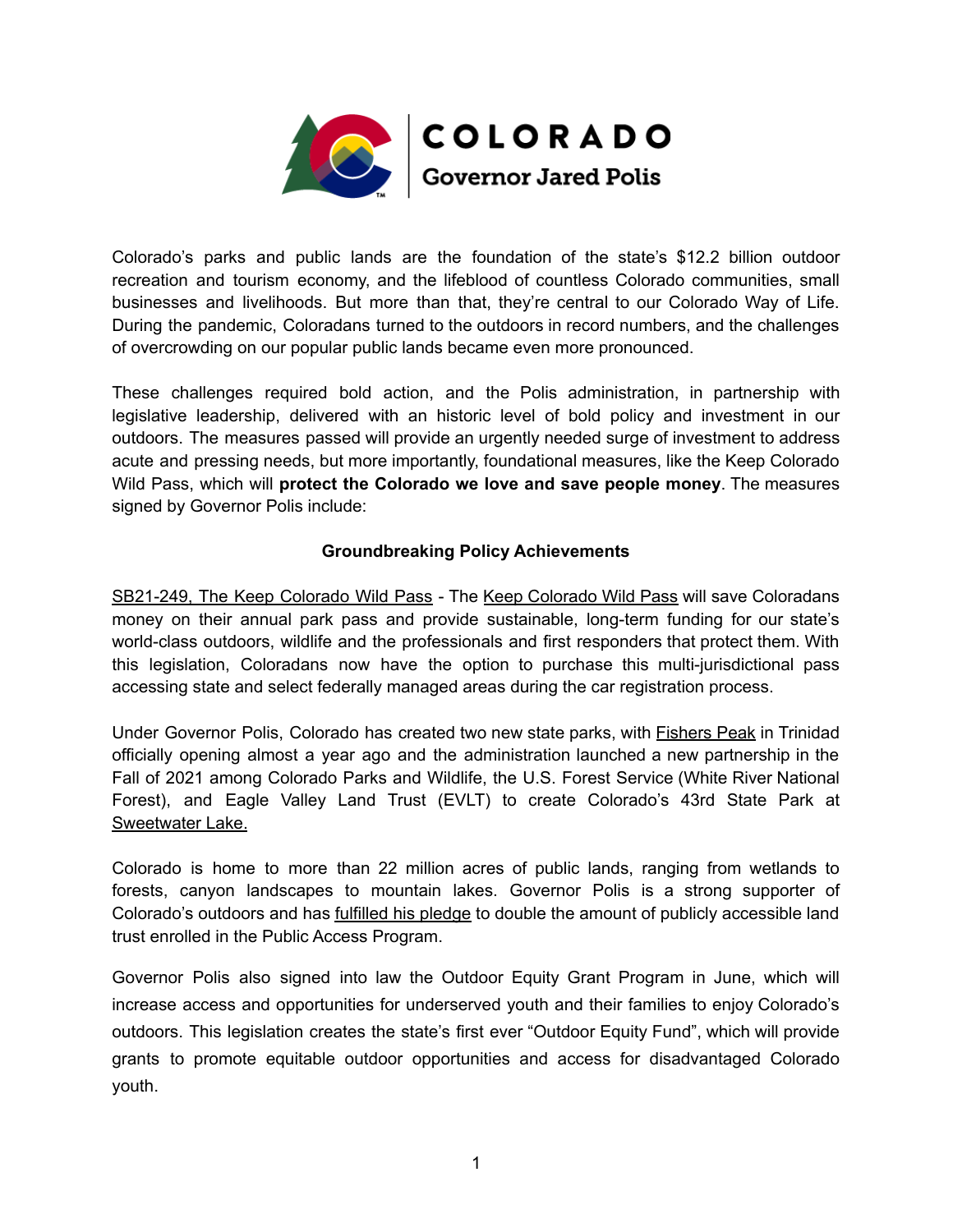## **Historic Levels of Direct Investment in our Outdoors and Lands (\$129.6 Million)**

## SB21-112 - Colorado State Parks Capital Improvements Stimulus

Colorado also made significant investments in our outdoor recreation infrastructure and conservation with major stimulus investments. SB-112 provided \$20 million for capital improvements to address increased usage and for increased access at twelve state parks. The bill is a component of a bipartisan stimulus effort developed by the Governor and the General Assembly to jumpstart Colorado's economy through investments in infrastructure projects. This conservation-focused legislation will help direct funds to outdoor projects in Colorado that protect irreplaceable public lands and expand outdoor recreation opportunities in the state.

## HB21-1326 - Colorado State Parks and Public Lands Colorado Comeback Stimulus

Serving as bridge funding until the critical sustainable funding that will be provided by the Keep Colorado Wild Pass and Outdoor Equity Fund / Lottery proceeds bills come online, this bill invests \$25 million in federal funds to improve Colorado state parks. The bill provides:

- \$14.5 million for new state park infrastructure and development projects.
- \$3.5 million for state park staffing and maintenance needs.
- \$3.5 million to the Division of Parks and Wildlife to implement its statewide wildlife action plan and the conservation of native species;
- \$750,000 to the Colorado Avalanche Information Center to support backcountry avalanche safety programs;
- \$2.25 million to the search and rescue fund to support backcountry search and rescue efforts;
- \$1 million to the outdoor equity fund for use by the division to implement the outdoor equity grant program;

**Wildfire Recovery and Prevention for our Lands and Waters:** Colorado continues to face the impacts of climate change, including a multi-year, severe drought and wildfires. While drought and wildfires have been normal conditions in Colorado for years, the current intensity, severity and duration of the drought conditions and wildfires are not the same as what the state has experienced in the past. Governor Polis and the Colorado Legislature took action in 2021, in total \$88 million was allocated for wildfire recovery efforts on our lands and waters. A key part of this was the creation of Colorado Strategic Wildfire Action Program (COSWAP) through SB21-258 to provide \$17.5 million to quickly move state stimulus funds to support on-the-ground work on wildfire risk reduction projects to protect life, property, and infrastructure.

Additionally, last session we passed legislation increasing immediate funding for the FRWRM program, and making increased funding available in future years while also stabilizing the fund away from severance tax dollars. 2020's record breaking wildfire season was not an anomaly, but a harbinger of what's to come if we don't take urgent action. We must be bold as we invest in wildfire suppression, the recovery of our lands and watersheds, as well as forward thinking mitigation and forest health efforts.

And that's exactly why, this session we passed legislation making significant investments, roughly \$85 million (\$84.6), in our lands and waters, to recover from and prevent the wildfire devastation we witnessed. These include: